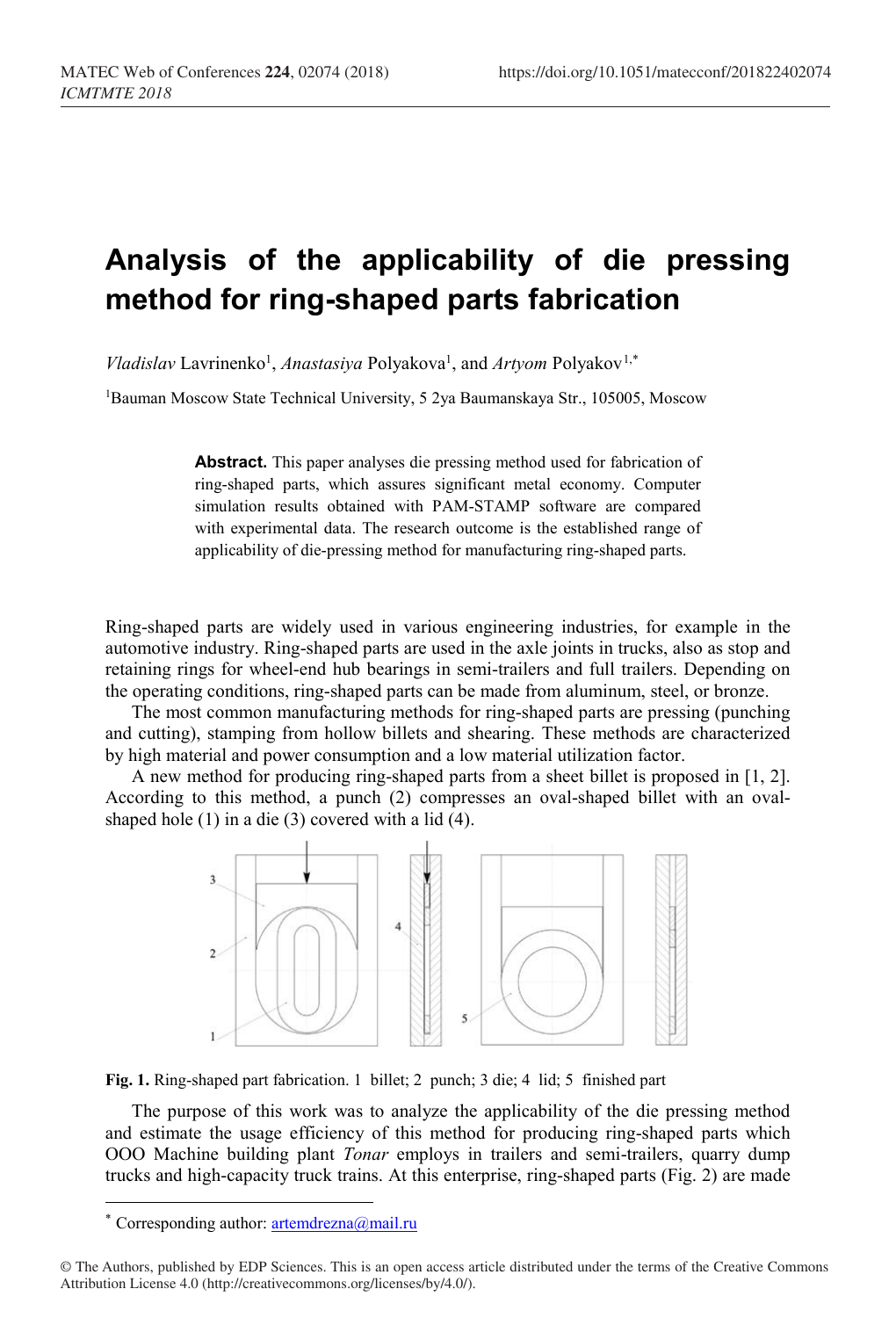of 08 пс (08 ps) steel (GOST 1050-2013) and have the following dimensions: outer diameter D = 16 ... 230 mm, thickness S = 1 ... 10 mm, ring width B = 4 ... 30 mm.



**Fig. 2.** Ring-shaped part

Table 1 contains the range of dimensions for ring-shaped parts to be investigated. The thickness *S* of the primary blank, as the limiting case, is assumed to equal 1 mm for all ratios of *D* and *B*.

| N <sub>2</sub> | Outer diameter $D$ , mm | Ring width $B$ , mm |
|----------------|-------------------------|---------------------|
|                | 230                     | 1030                |
|                | 124                     | 618                 |
|                | 16                      |                     |

**Table 1.** Range of dimensions for ring-shaped parts

To determine the range of applicability of the die pressing method, the PAM-STAMP software package was used to develop a computer simulation technique for the process of ring-shaped parts fabrication [3]. Geometric dimensions of the initial billet were calculated taking into account the change in the length of the middle line of the initial billet during the deformation, with the straightline part of the billet bending, and the radius part unbending [4].

The *A* dimension for different sizes of the rings (Figure 3) was determined using the formula:

$$
A = k\pi (R - r) \tag{1}
$$

where *k* is the coefficient of the displacement of the neutral layer; it depends on the  $R/B$ ratio.



**Fig. 3.** Primary blank, length *L* (*a*), and ring-shaped part (*b*)

The finite-element models of the die and the blank (Fig.4) were created in the PAM-STAMP software package.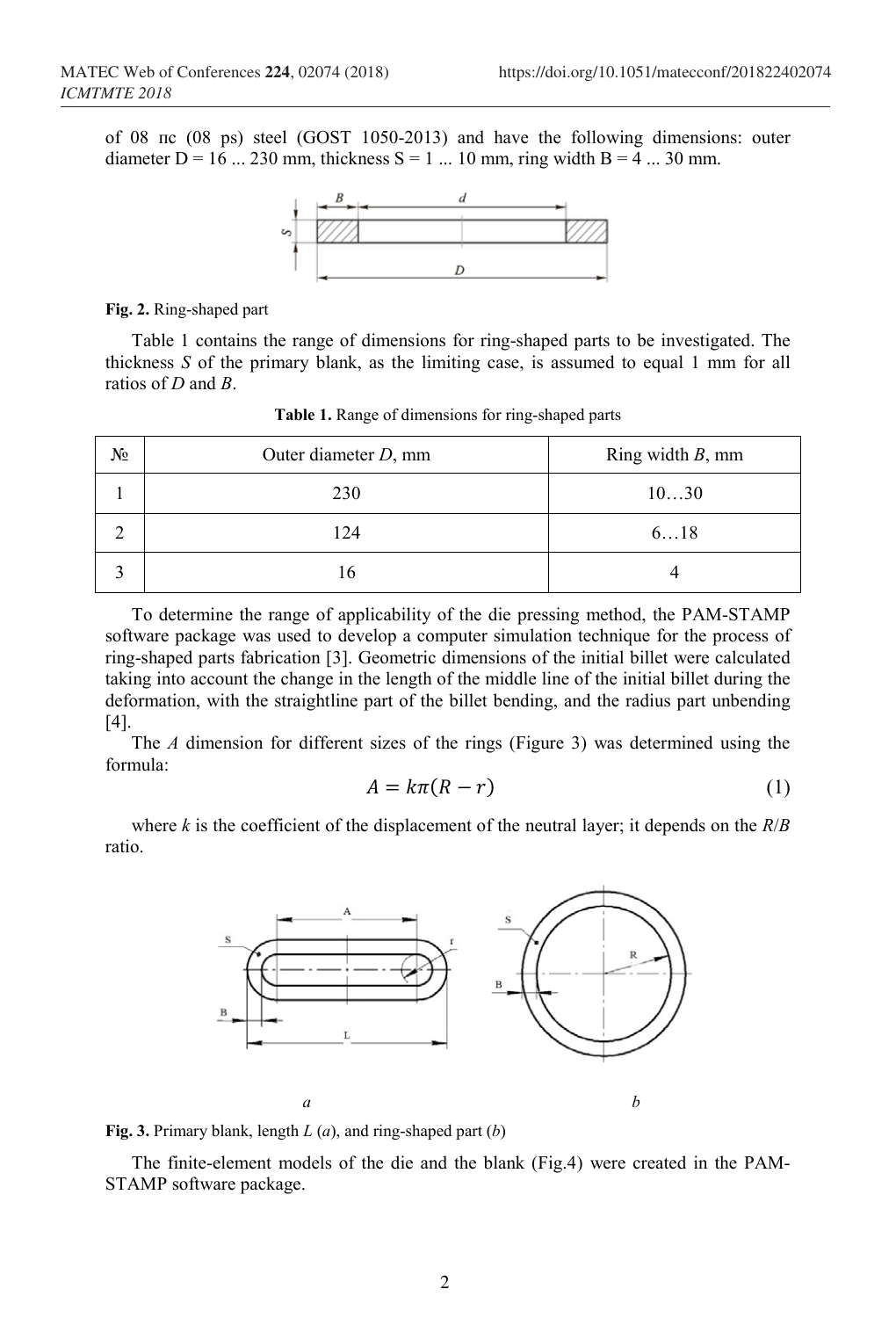

**Fig. 4.** Finite-element models of the die and blank. 1 die; 2 blank; 3 punch

Figs. 5-9 present results of deformation simulation of a primary oval-shaped part upon compression in the die.



**Fig. 5.** Computer simulation results of the die pressing process:  $a$  – primary blank;  $b$  – finished part,  $D = 230$  mm,  $B = 30$  mm



**Fig. 6.** Computer simulation results of the die pressing process:  $a$  – primary blank;  $b$  – finished part,  $D = 230$  mm,  $B = 10$  mm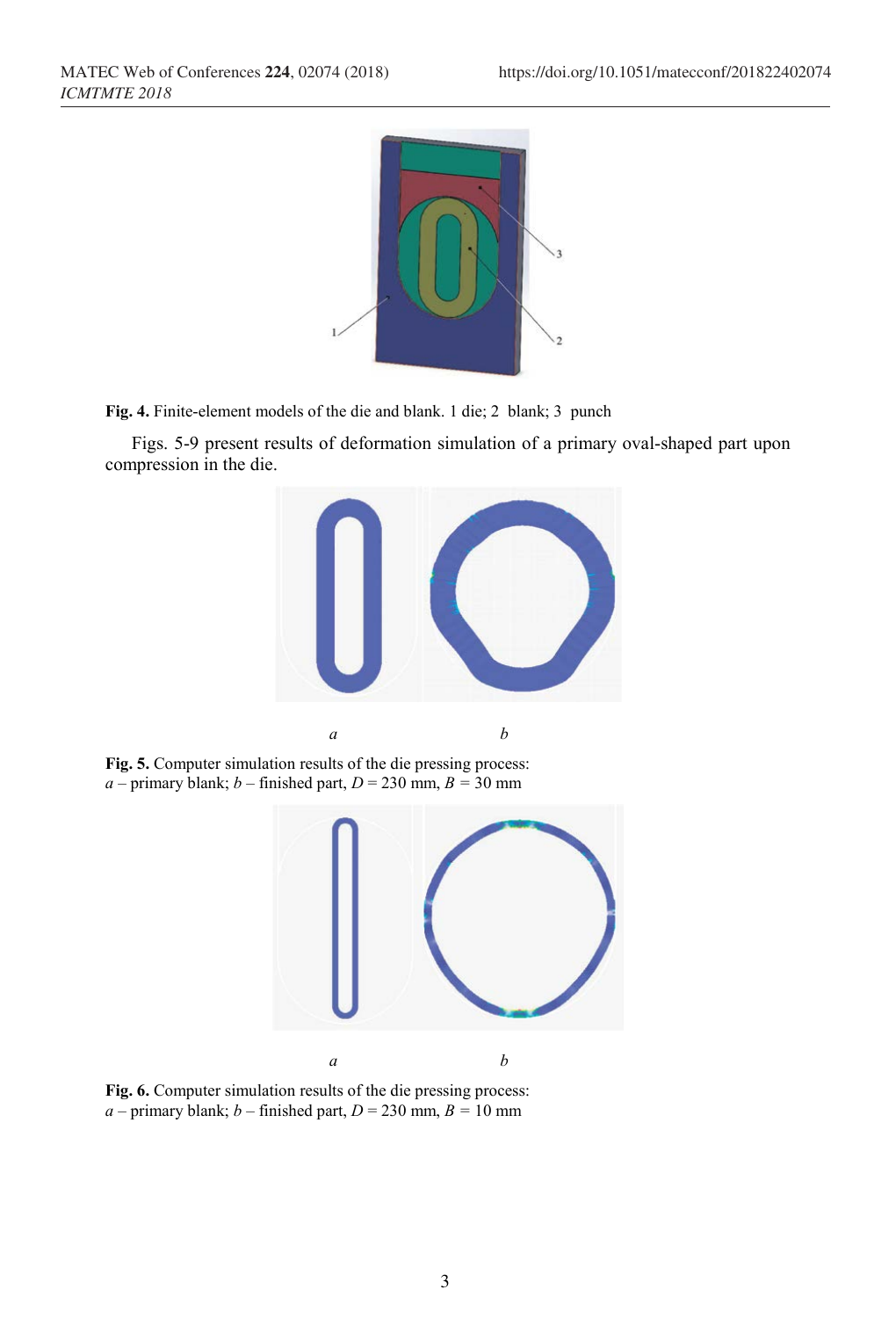

**Fig. 7.** Computer simulation results of the die pressing process:  $a$  – primary blank;  $b$  – finished part,  $D = 124$  mm,  $B = 6$  mm



**Fig. 8.** Computer simulation results of the die pressing process:  $a$  – primary blank;  $b$  – finished part,  $D = 124$  mm,  $B = 18$  mm



**Fig. 9.** Computer simulation results of the die pressing process:  $a$  – primary blank;  $b$  – finished part,  $D = 16$  mm,  $B = 4$  mm

After the analysis of the computer simulation data, the range of applicability for the pressing method was determined for the specified dimensions. The shaded area in Fig. 10 represents the area of the usage efficiency for the method under investigation.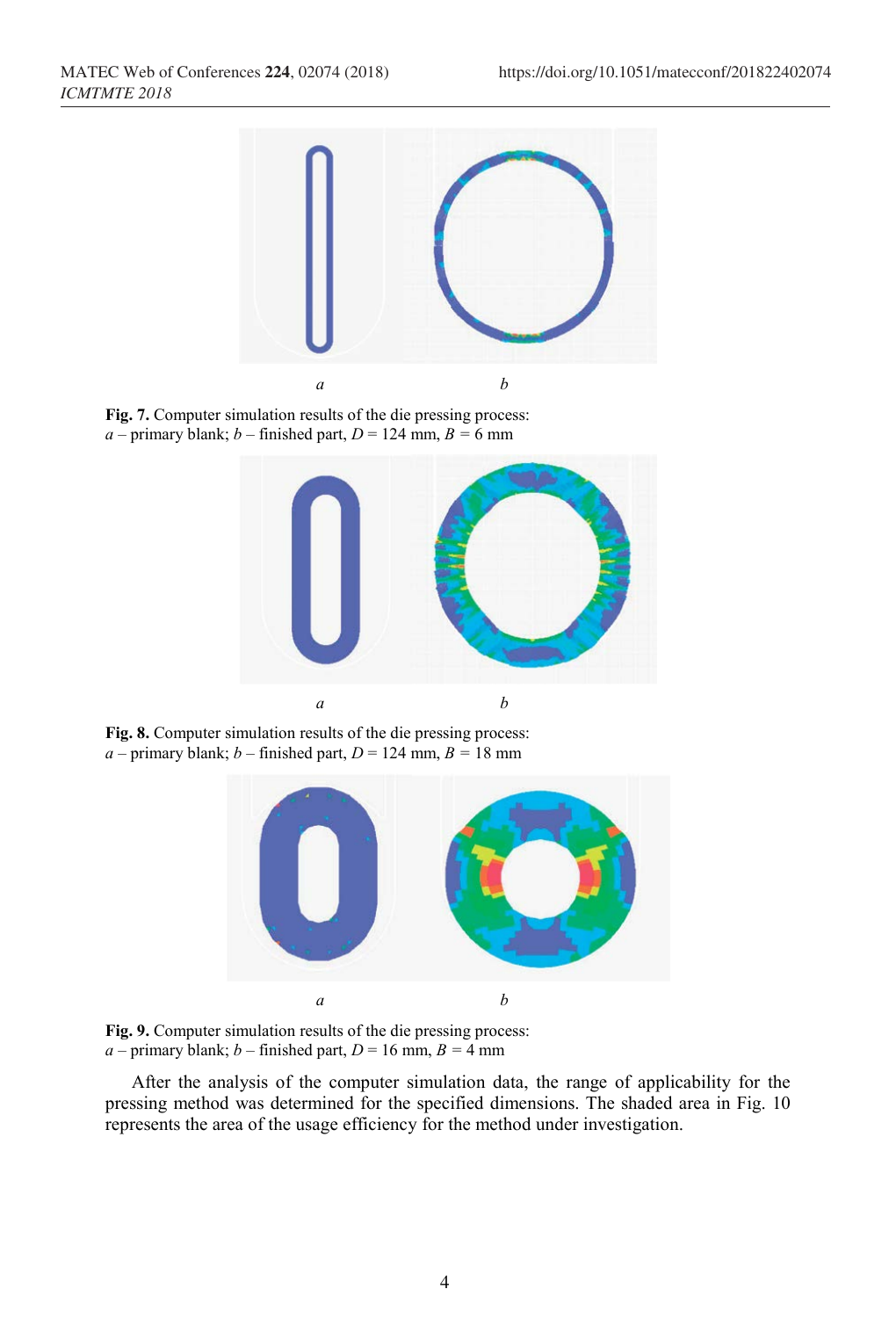



The obtained computer simulation data were verified by compressing an oval-shaped billet in an experimental die (Fig. 11) to produce a ring-shaped part,  $D = 82$  mm,  $B = 16$ mm,  $S = 3$  mm; 08ps steel. The UIM-100 hydraulic press with a nominal force of 1 MN was used.





*a*

*b*

**Fig. 11.** Experimental die to compress an oval-shaped-billet: *a* pressing die design; *b* die installed onto UIM-100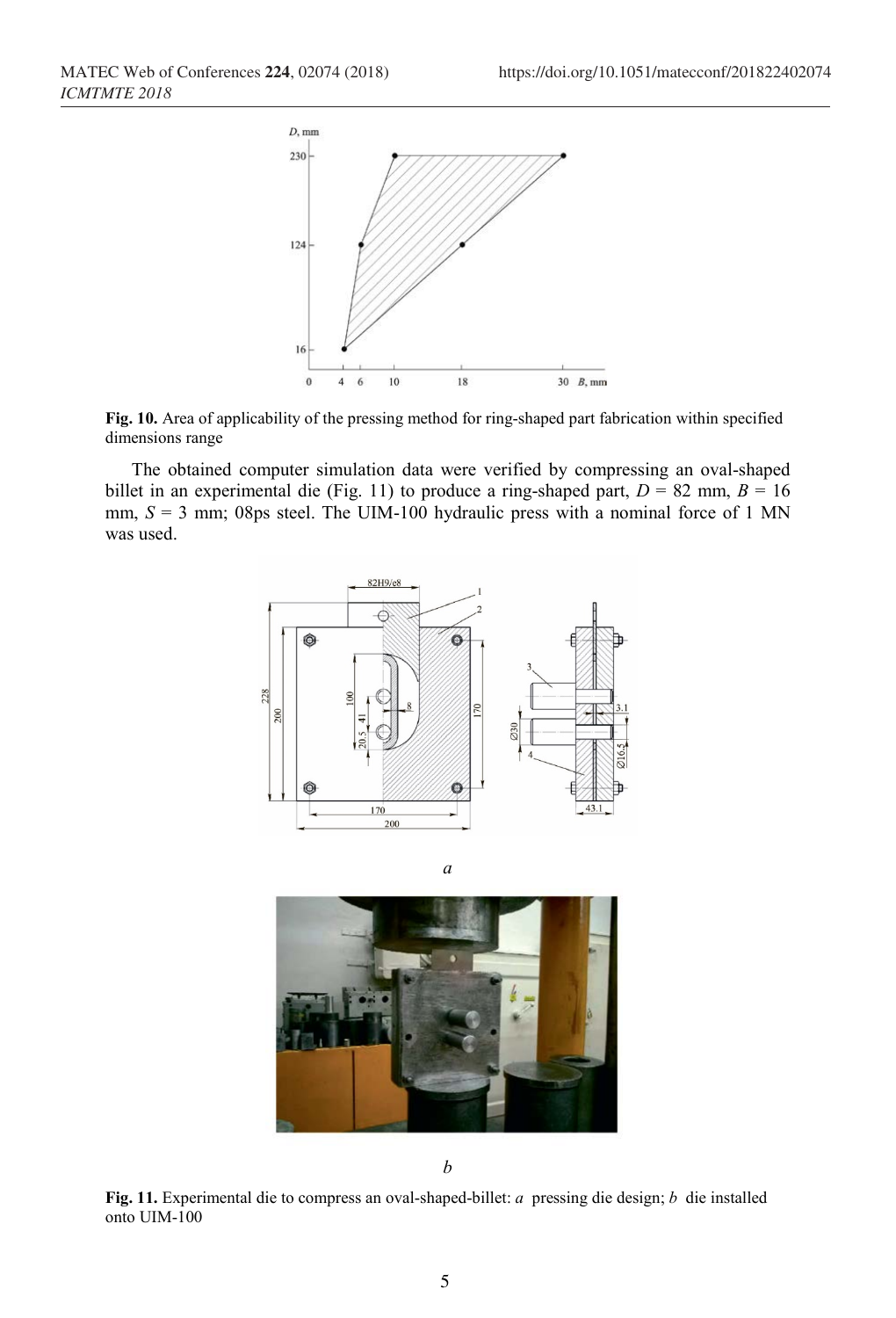Dimensions of the primary blank  $(L=118 \text{ mm})$  and the finished part are shown in Fig. 12. The finished part was 82 mm in the outer diameter with the circumference deviation  $\beta$  = 0,97 %.



**Fig. 12.** Dimensions of the primary billet, *L*= 118 mm (*a*) and the finished part (*b*)

Fig. 13 shows deformation stages of the primary blank depending on the stroke length of the ram.



**Fig. 13.** Deformation stages of the primary blank depending on the stroke length of the ram:  $a - 16$  mm;  $b - 24$  mm;  $c - 30$  mm;  $d - 36$  mm, finished ring-shaped part

## **Conclusion**

1. The process of manufacturing ring-type parts by compressing an oval billet was simulated using the PAM-STAMP software package. The computer modelling results helped establish the range of applicability, i.e. the area of usage efficiency for the die pressing method in the specified dimensions range. This area denotes feasibility of the die pressing method for ring-shaped parts. The parts whose dimensions are outside the specified area should be fabricated using a different method (cutting and punching, stamping a hollow billet, lathe turning from a sheet blank, etc.).

2. The possibility of fabricating a ring-shaped part ( $D = 82$  mm,  $B = 16$  mm) using die pressing was verified experimentally. A ring-shaped part was produced with the required outer diameter of 82 mm and the circumference deviation  $β = 0.97%$ , which demonstrates close convergence with the computer simulation results.

3. The obtained range of applicability can be used to develop the process design methodology for fabricating ring-shaped parts by sheet metal pressing.